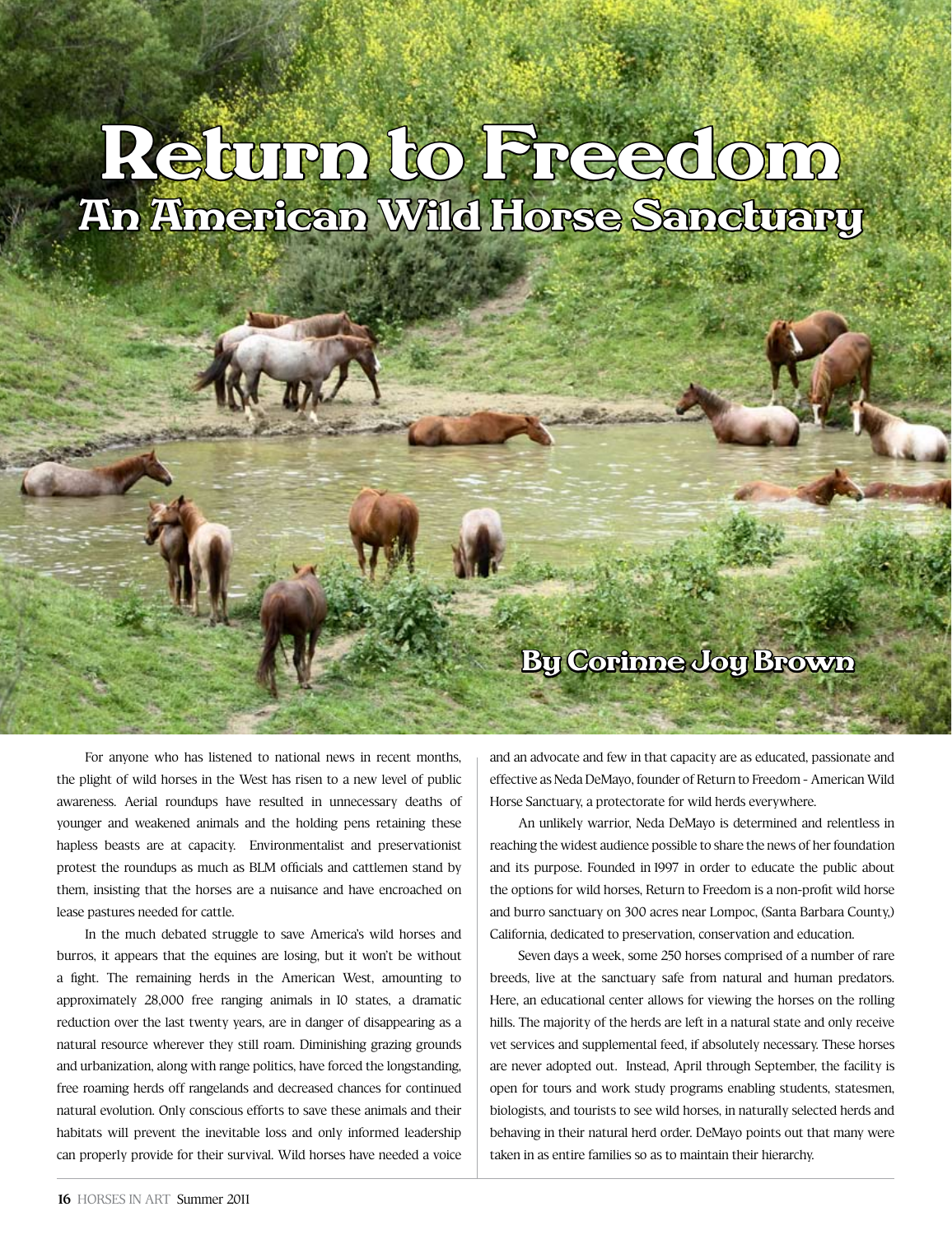

"Return To Freedom was created as a model," she explained, "so we could see if the concept would work--that is to preserve and protect with the least intrusive management necessary, while informing the public through sensitive observation. We're pleased to say that it does."

Unique in the family of horse sanctuaries, Return to Freedom has slowly garnered enthusiastic support from many organizations across the continent comprised of horse lovers and naturalists.

"In order to preserve viable healthy herds, available data indicates that outbred herds of no less than 80 animals will not lead to any inbreeding problems," DeMayo continued. "Some strains of our wild horses have almost disappeared, such as the Colonial Spanish horses that were the foundation of what we later called the Spanish Mustang in America. These horses include the Choctaw ponies, the Sulphur Springs, Wilbur-Cruce and others who, as they got loose, interbred with larger European breeds. Many of the larger breeds we know today were created and enhanced with infusions

**Left: Hart Mountain Herd at the water hole, Return to Freedom Sanctuary** Photo credit: Elissa Kline **Below: 2009 Choctaw foals within the safety of their sanctuary.**  Photo credit: Sue Ratcliff

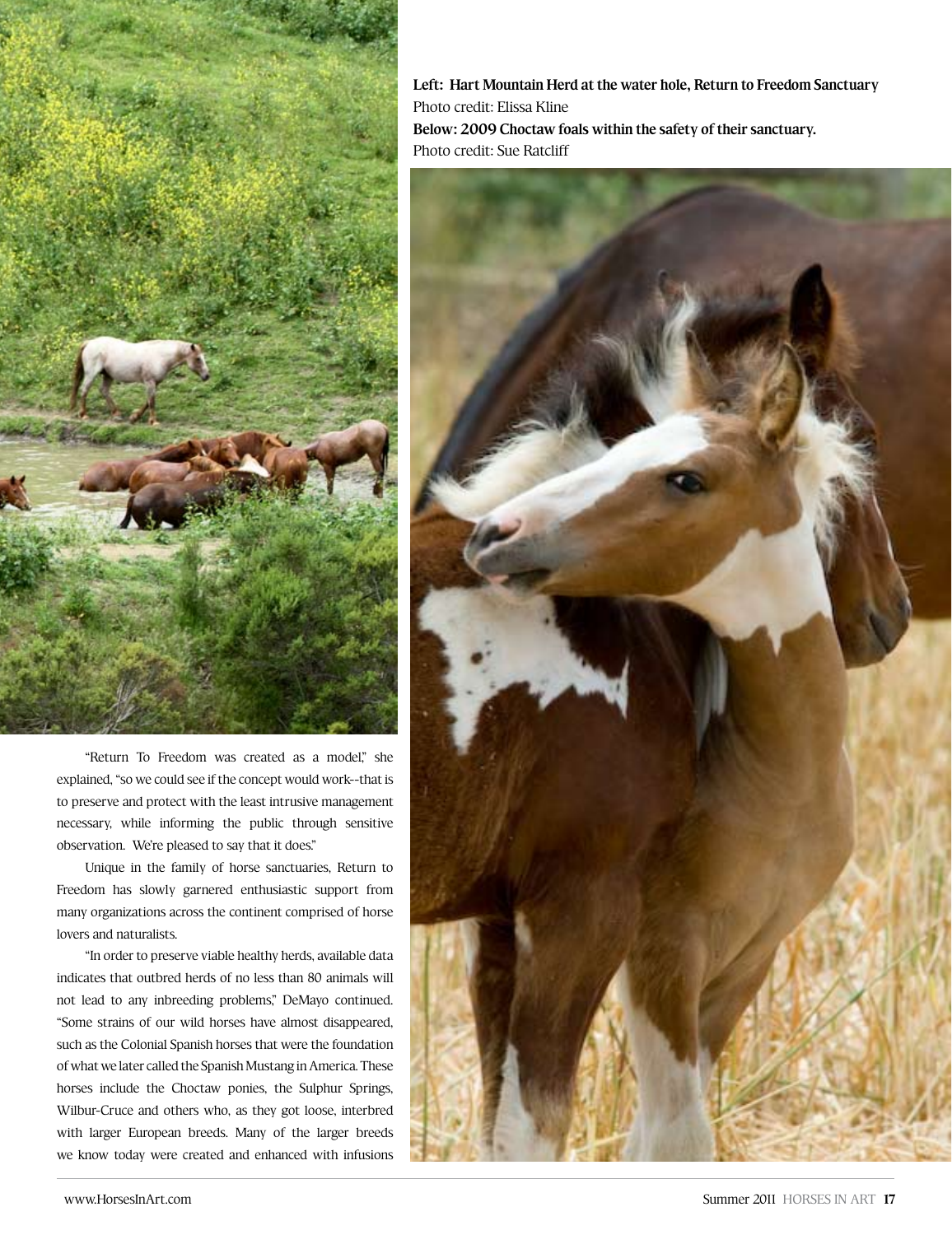of these hardy horses. We would like to provide a place for these horses to free range and return to a 'natural selection' where they can choose their own bands. In order to protect the herds from any catastrophic loss that would reduce the population below 80, we hope to maintain herds with at least a minimum of 130-150 of each geographic type to preserve healthy herd groups. To those who value the wild horse as a unique species, it is essential that they continue their natural evolution uninterrupted."

Sadly, not everyone in the West agrees and the debate over their future rages hotly even now, in spite of the historic Wild free Roaming Horse and Burro Act, passed back in 1971. Although heavily amended since then, the Act offered protection, management and control of horses and burros, all deemed living symbols of the pioneer West.

## *"It stands to reason that the horse is as much of a part of our landscape as the grizzly or the moose, or any other free roaming species that has survived the millennia."*

Refuting many who believe that wild horses are neither wild nor indigenous to North America and are a nuisance to rangelands and other livestock, naysayers can refer to recent molecular biology research compiled by Dr. Jay F Kirkpatrick, Phd., Director of the Science and Conservation Center in Billings, Montana. He attests that wild horses are, in fact, a re-introduced native wildlife species.

Kirkpatrick states, "The genus Equus, which includes modern horses, zebras, and asses, is the only surviving genus in a once diverse family of horses that included 27 genres. Equus was native to North America 1.4 to 1.6 million years ago and migrated to Asia where it survived and flourished. It was reintroduced to the North American continent in 1519 by Hernando Cortez then continued to be imported northward by the Spaniards from Mexico. Recent genetic research has proven that the modern horse is the true genetic equivalent to E Lambei, the last horse to occupy North America prior to extinction."

That being said, it stands to reason that the horse is as much of a part of our landscape as the grizzly or the moose, or any other free roaming species that has survived the millennia. That they have been caught and domesticated by men for centuries has rendered them, in the minds of many, into just one more stock animal, created to serve mankind. But, as pointed out by Kirkpatrick, horses revert to wildness and adapt to feral life readily, illustrating the shallowness of their domestication.

DeMayo believes that only through education can the American public and those yet to come, enjoy the value, beauty and inspiration of wild horses and burros, not only as a unique wildlife species but as a cultural and historic resource. Even then, it will only work if the animals are protected in viable, healthy genetic groups. This kind of effort requires supervision, tracking, personnel, and donor support -- a full time job on its own. RTF can boast a donor list of over 23,000 contributors annually with a \$700,000.00 dollar budget, (\$85,000 per month), an amount that, sadly, never goes far enough. In spite of their success, De Mayo believes that it will take the duplication of her sanctuary's efforts to be successful in the long run.

"The privatization of America's wild horses makes no more sense than privatizing our National Parks System to save our wilderness areas," she said. "The conflicts that surround the wild horse and public land use are cultural, economic, and therefore political."

To maintain herd population at the California facility, Dr. Kirkpatrick oversees a reversible, non-hormonal birth control program, allowing the herd's social behavior and the natural herd dynamics to continue, while reproduction is controlled. Meanwhile, reversals in wild horse protection have caused needless slaughter of wild horses. In 2005 the Burns Amendment has put a noose around any wild horse over ten years of age that has been rejected three times at auction, the usual method of relocating animals that are rounded up in order to control herd sizes. These animals are designated for slaughter. In the wake of a seemingly inexhaustible resource, foreign owned slaughterhouses (using horsemeat for human consumption,) have appeared to make a profit. This insult to a national icon comes at a time when America faces threats to many of her natural resources for commercial purposes, a sad comment on our relationship with wildlife and horses in particular.

**Chief and his mares, Sulphur Springs herd** Photo Credit: Kimerlee Curyl Photography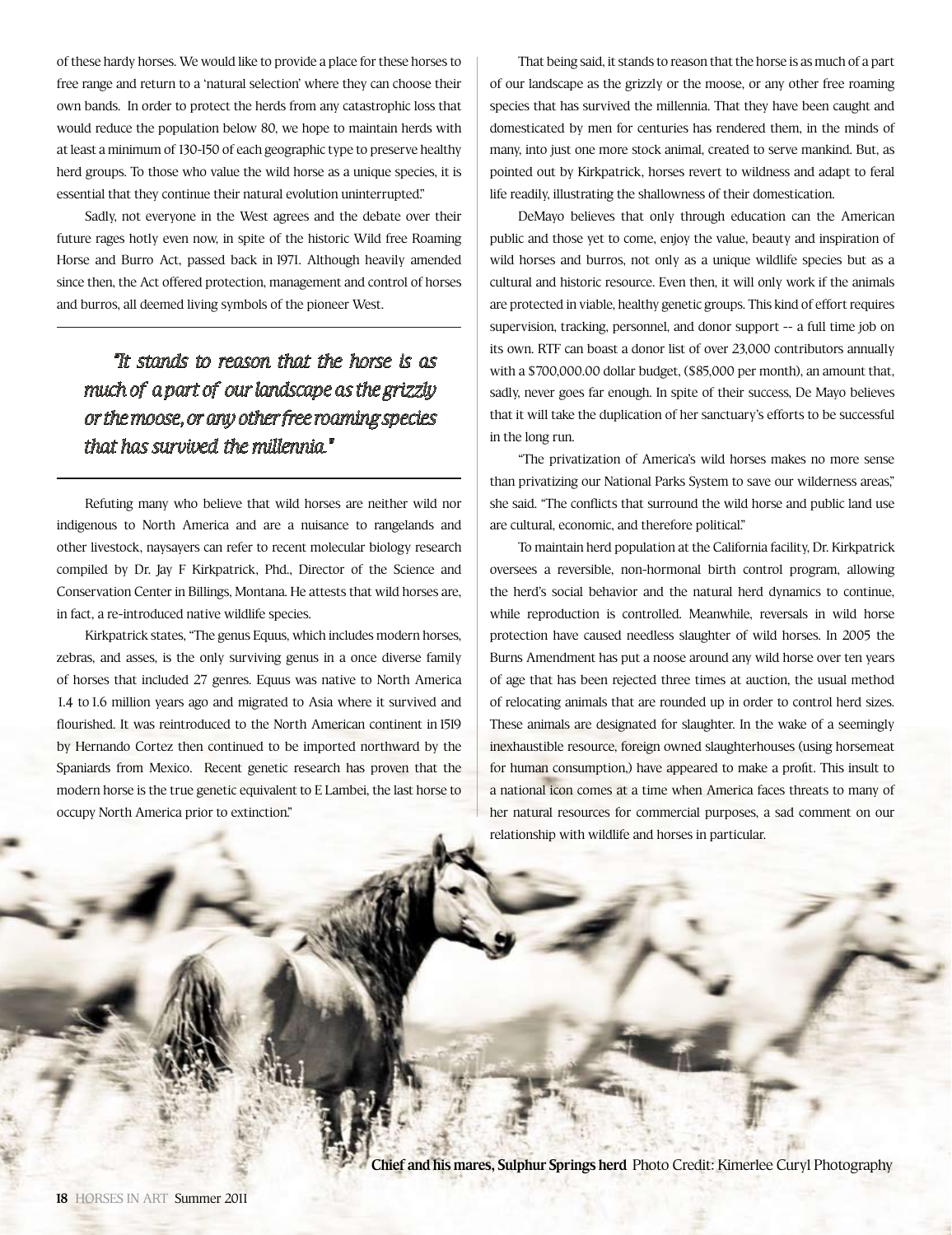

As Congress currently reassesses the Horse Slaughter Prevention Act, a hotly debated prohibition against these commercial horse mongers, DeMayo and others are indignant over a profound and ignoble disregard for our wild equine. "If the prohibition succeeds," she added, " then we can hope for a moratorium that will allow the BLM to do a proper headcount

 On a more positive note, de Mayo adds that "Back in 2009, we were able to get Robert Redford to help us with personalized letters to members of Congress on behalf of wild horses (protesting the Sale Authority amendment) as well as to support the Horse Slaughter Prevention Act."

Return to Freedom would like to see the introduction of incentives for the public land ranchers who hold the grazing permits where the horses range, in order to allow the horses to remain in their proper wilderness habitats a dream on its way to coning true. "In some areas, eco-tourism could then make viewing them more than profitable. The BLM currently spends between 30-60 million on the wild horse and burro management program. Just imagine it. Ironically," she adds, "it's cheaper to support the horses on the range than it is to round them up and remove them, but few understand that."

Meanwhile, at the Sanctuary, De Mayo has created a learning opportunity equal to none. School children can visit nature's classroom and partake of living history tours, clinics, special youth programs and retreats. Photographers are invited in for special Photo Safaris, allowing many to view and photograph the wild horse. An onsite celebrity at the Sanctuary is Spirit, the beautiful dun stallion who was the inspiration and model for the 2002 DreamWorks film, Spirit - Stallion of the Cimarron.

This horse, actually ranch bred, is a prime example of the Kiger breed, found on the high desert of eastern Oregon in 1977 and agreed by government officials to be a band of very rare horses. To preserve these animals, they were relocated to an area near Kiger George, Oregon.

Adult and youth volunteer work programs are also available. Here, both ranchers and the public can learn about range management and guardianship. In fact, there's simply no one who can't learn something valuable about horses and preserving America's greatest inheritance - our country's wild and natural resources.

Return To Freedom currently maintains six distinct geographic phenotypes, horse herd's representing differentiated specialized groups with the same unique characteristics. The facility is now poised for their next step, the expansion of the Return To Freedom Sanctuary into a large scale wild horse conservancy, a historical land trust that incorporates the wild horse as part of the wildlife ecosystem. DeMayo is close to securing a larger ranch ideally suited to sustain herd groups, a sought after dream for displaced free roaming herds.

"More importantly," she continued, excitement in her voice, "in 2010 we submitted a proposal to the government that puts an agenda in front of the revolving range conflicts. The proposal suggests that funds used for costly and traumatic roundups and long term holding of the wild horses, are redirected for 'on the range' management alternatives and range improvements (spring restoration, fence removal or repair , wildlife corridors etc). It would call on those who have ranches with livestock grazing permits on wild horse Herd Management Areas to be eligible for